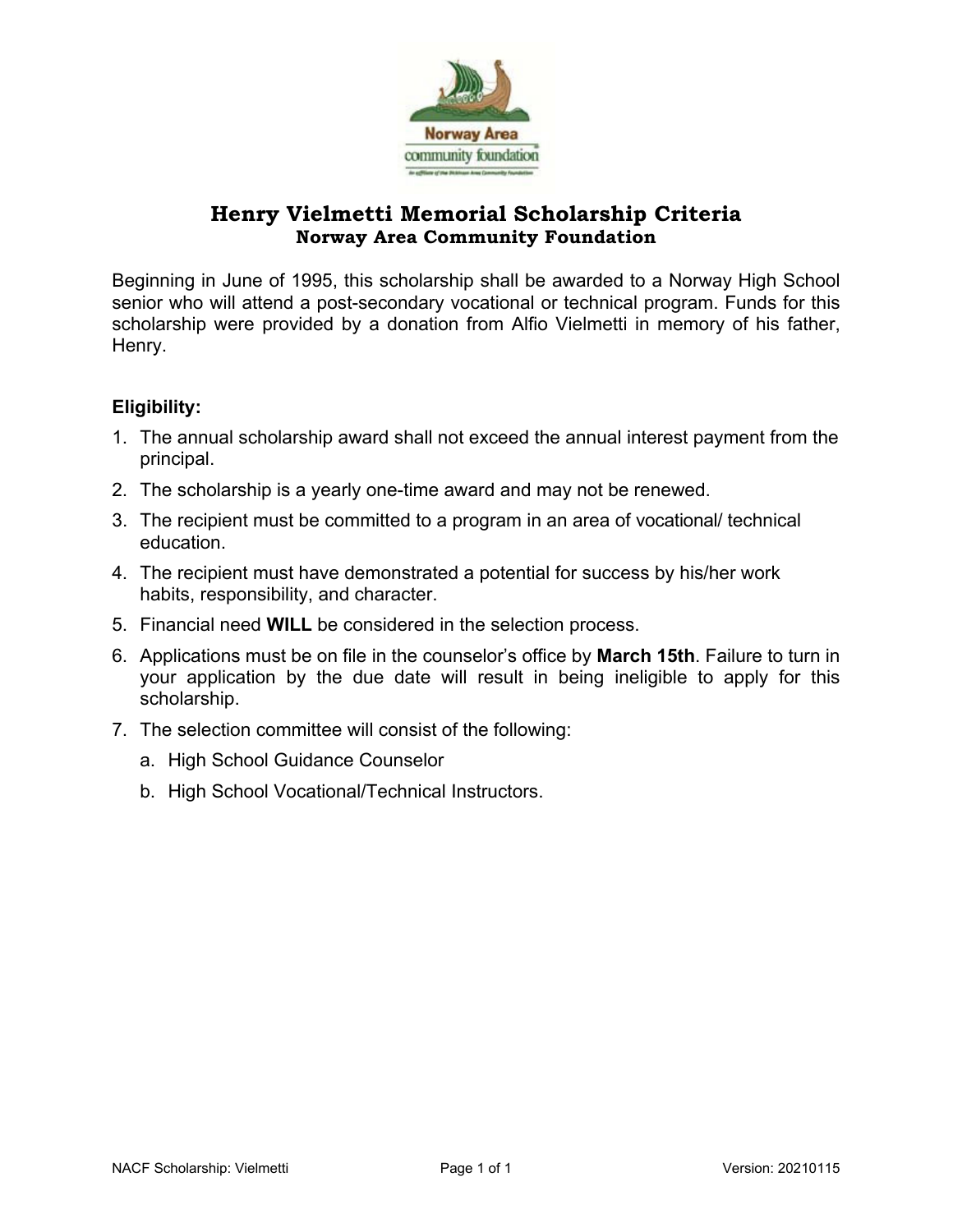

# *Henry Vielmetti Scholarship*  **Dickinson Area Community Foundation Completed applications must be submitted by March 15th**

| <b>Date</b>                             |  |                   |  |  |
|-----------------------------------------|--|-------------------|--|--|
| <b>Full Name</b>                        |  |                   |  |  |
| <b>Street Address</b>                   |  |                   |  |  |
| <b>City ST ZIP Code</b>                 |  |                   |  |  |
| Home & Cell Phone                       |  |                   |  |  |
| <b>E-Mail (Required)</b>                |  |                   |  |  |
| <b>High School Attended</b>             |  |                   |  |  |
| <b>GPA</b>                              |  |                   |  |  |
| <b>Class Rank:</b>                      |  | <b>ACT Score:</b> |  |  |
| Number of children at home (ages 1-18): |  |                   |  |  |
| Number of children in college?          |  |                   |  |  |
| <b>Leadership Experiences:</b>          |  |                   |  |  |
|                                         |  |                   |  |  |
| <b>Services to School:</b>              |  |                   |  |  |
|                                         |  |                   |  |  |
| <b>Services to Community:</b>           |  |                   |  |  |
|                                         |  |                   |  |  |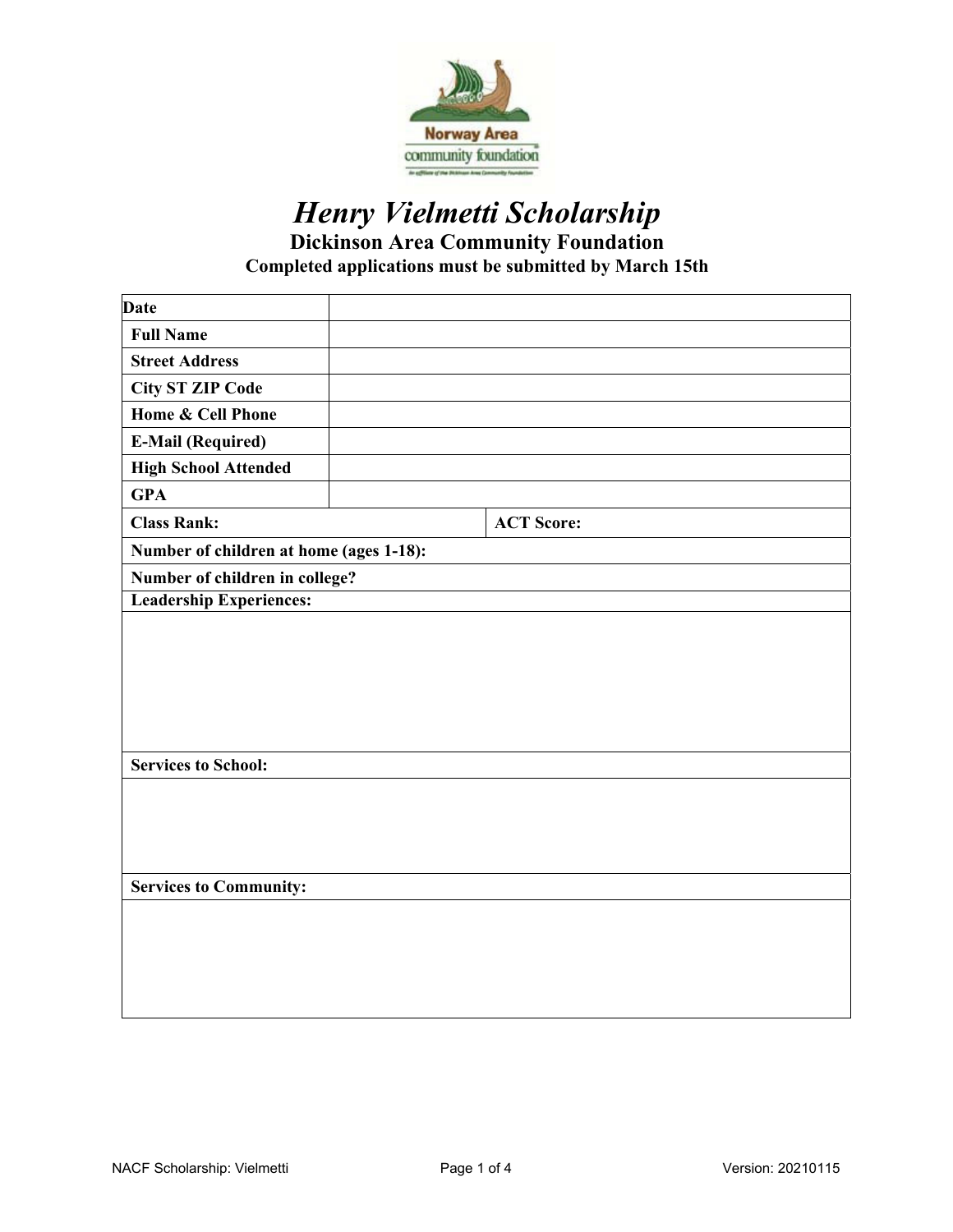

| <b>Career Goals after College:</b>                                                                   |                                      |  |  |  |
|------------------------------------------------------------------------------------------------------|--------------------------------------|--|--|--|
|                                                                                                      |                                      |  |  |  |
|                                                                                                      |                                      |  |  |  |
|                                                                                                      |                                      |  |  |  |
|                                                                                                      |                                      |  |  |  |
| Did you work during the school year? No                                                              | If yes, how many hours/week?         |  |  |  |
| <b>Weekly earnings:</b>                                                                              | Do you have any savings for college? |  |  |  |
| Approximate amount of savings:                                                                       |                                      |  |  |  |
| Name of person(s) dependent upon your earnings (if any)?                                             |                                      |  |  |  |
|                                                                                                      |                                      |  |  |  |
|                                                                                                      |                                      |  |  |  |
|                                                                                                      |                                      |  |  |  |
|                                                                                                      |                                      |  |  |  |
| Will you work while attending college? No<br>If so, for what portion of your expenses? 100%          |                                      |  |  |  |
| How much do you estimate it will cost you to go to the college of your choice for one year?          |                                      |  |  |  |
| <b>Tuition &amp; Fees</b><br>\$                                                                      |                                      |  |  |  |
| Room & Board<br>\$                                                                                   |                                      |  |  |  |
|                                                                                                      |                                      |  |  |  |
| \$<br><b>Books &amp; Supplies</b>                                                                    |                                      |  |  |  |
|                                                                                                      |                                      |  |  |  |
| <b>Miscellaneous</b><br>\$                                                                           |                                      |  |  |  |
| 0.00<br>$\mathbf S$<br><b>Total:</b>                                                                 |                                      |  |  |  |
|                                                                                                      |                                      |  |  |  |
| Will you attend college if you do not receive a scholarship?                                         |                                      |  |  |  |
| Please include the following with the application:                                                   |                                      |  |  |  |
| A paragraph on the reason you are applying for this scholarship about your plans, financial<br>1.    |                                      |  |  |  |
| need, your philosophy of life, extenuating circumstances in your home, and why you want              |                                      |  |  |  |
| more education beyond high school in 150-250 words.<br>High school transcripts<br>2.                 |                                      |  |  |  |
|                                                                                                      |                                      |  |  |  |
| <b>Application Deadline</b>                                                                          |                                      |  |  |  |
| All applications need to be submitted to the guidance counselor's office by March 15 <sup>th</sup> . |                                      |  |  |  |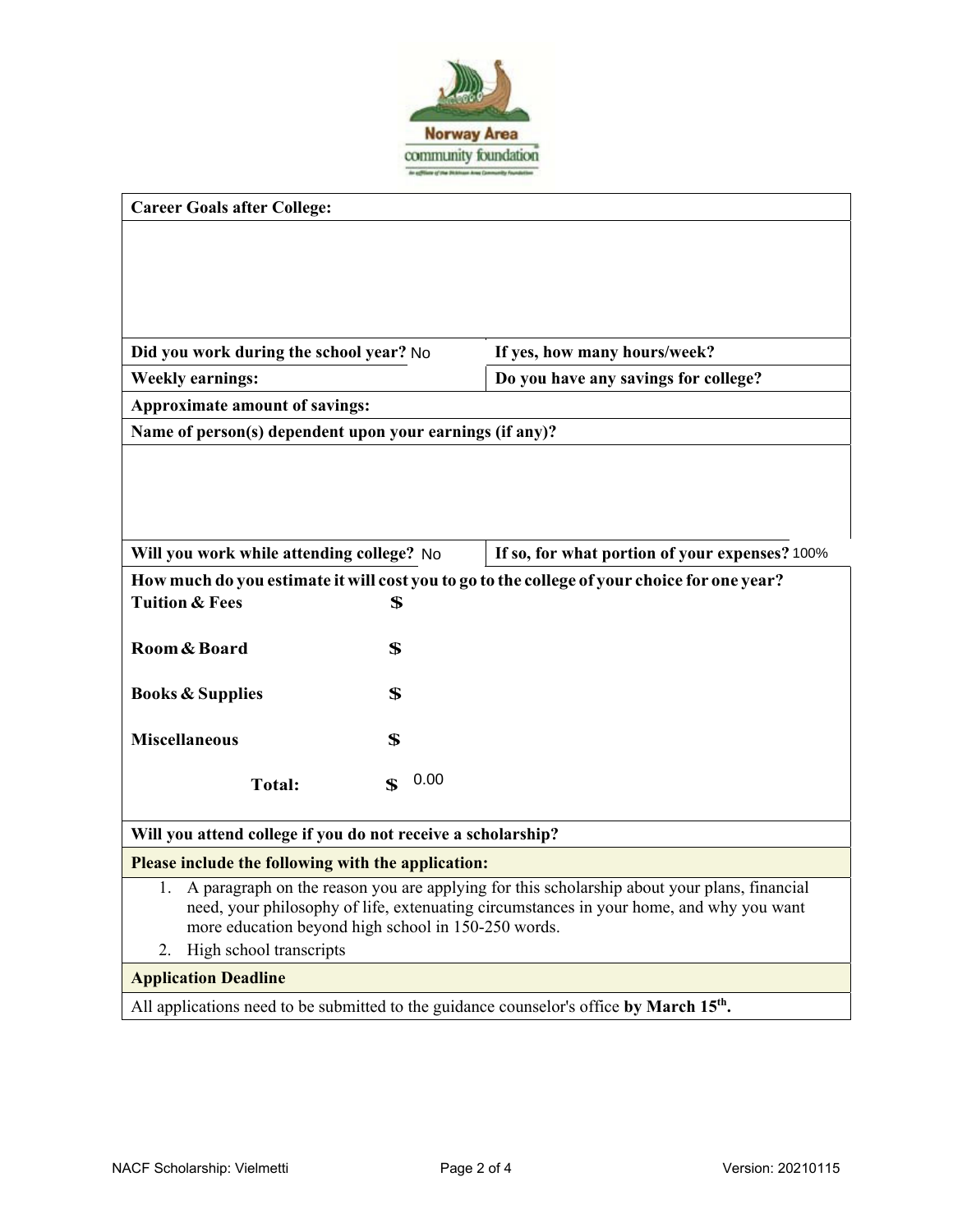

#### **Agreement and Signature**

By submitting this application, I affirm that the facts set forth in it are true and complete. I understand any false statements, omissions, or other misrepresentations made by me on this application may result in rejection of this application.

Name (printed)

Signature

Date

#### **Parent Application Form**

Name of parent or guardian completing this form:

Home address:

Phone:

The purpose of supplying us with the following information is to determine if the applicant comes from a family of modest means. With the information you supply the Vielmetti scholarship committee will determine if the applicant is qualifies. It will, therefore be necessary to obtain confidential information. Your answers to the following questions will be treated strictly confidential.

**What was the household total income for the year 20 ? \$ Parent #1 Parent #2** 

**What was the source of the income?** 

**What was the general distribution of your income for 20 ?**

**Do you have any dependents other than your own family or other extenuating circumstances that should be considered? If yes, please explain:** 

**Do you have a 529 Plan or college fund set up in your name through a relative?** 

**Are there savings, insurance policies or annuities intended for the college education of the applicant?**